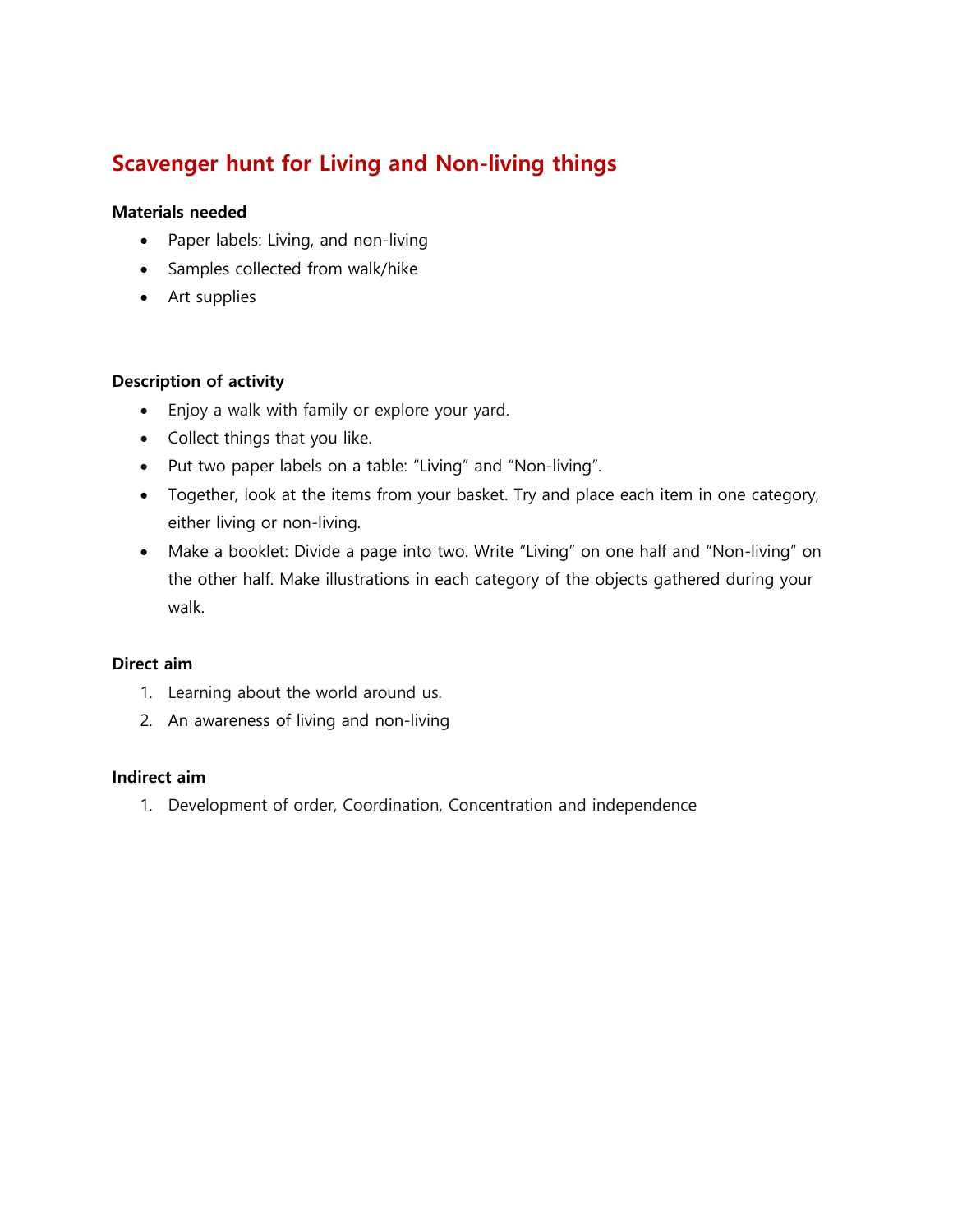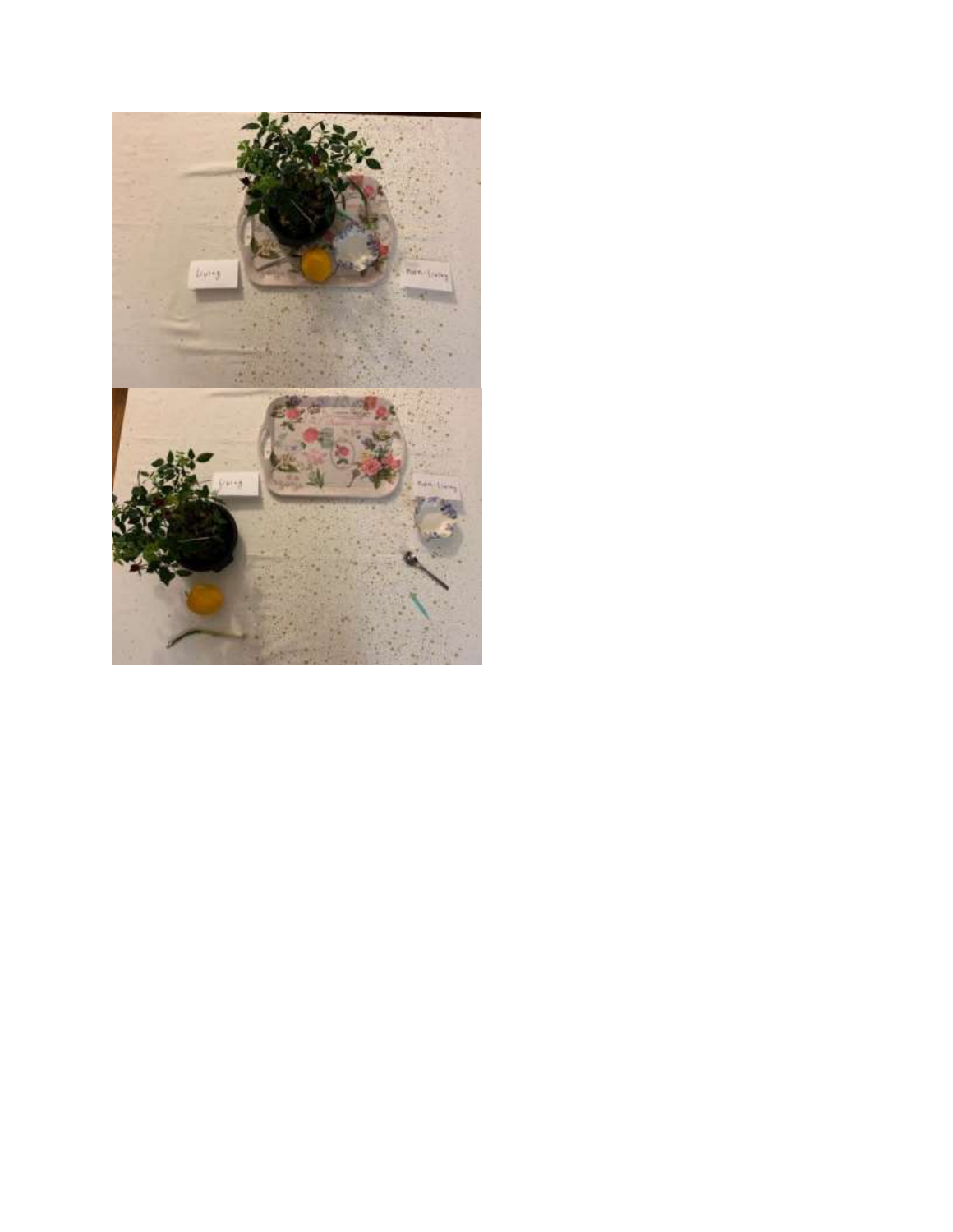## **Hunt for Plants and Animals**

#### **Materials needed**

- 20 sets of labels "plants" and "animals". (can be hand written)
- A small bag for each of the member going outside

#### **Description of activity**

When you go hiking or walking, tell your child what you see.

For example, "I see a big tall tree over there. It is a plant." Then put a label "plant" in your bag. "I see a spider! It's an animal." Then put a label "animal" in your bag.

Then ask your child to tell you what he/she sees, and put the corresponding label in her bag. Go home to check how many plants and how many animals you see during the journey.

#### **Direct aim**

1. Learning about and developing an appreciation of the natural world.

#### **Indirect aim**

1. Development of order, Coordination, Concentration and independence

### **Parts of a Plant**

#### **Materials needed**

- An example of a root (for example: Carrots or beets)
- An example of a stem (for example: asparagus or celery)
- An example of a leaf (for example: lettuce or spinach)
- An example of a flower (for example: broccoli or cauliflower)
- An example of a fruit (for example: tomato or zucchini)

#### **Description of activity**

- For each vegetable, identify the part of the plant it comes from.
- Ask your child to help wash and chop the vegetables.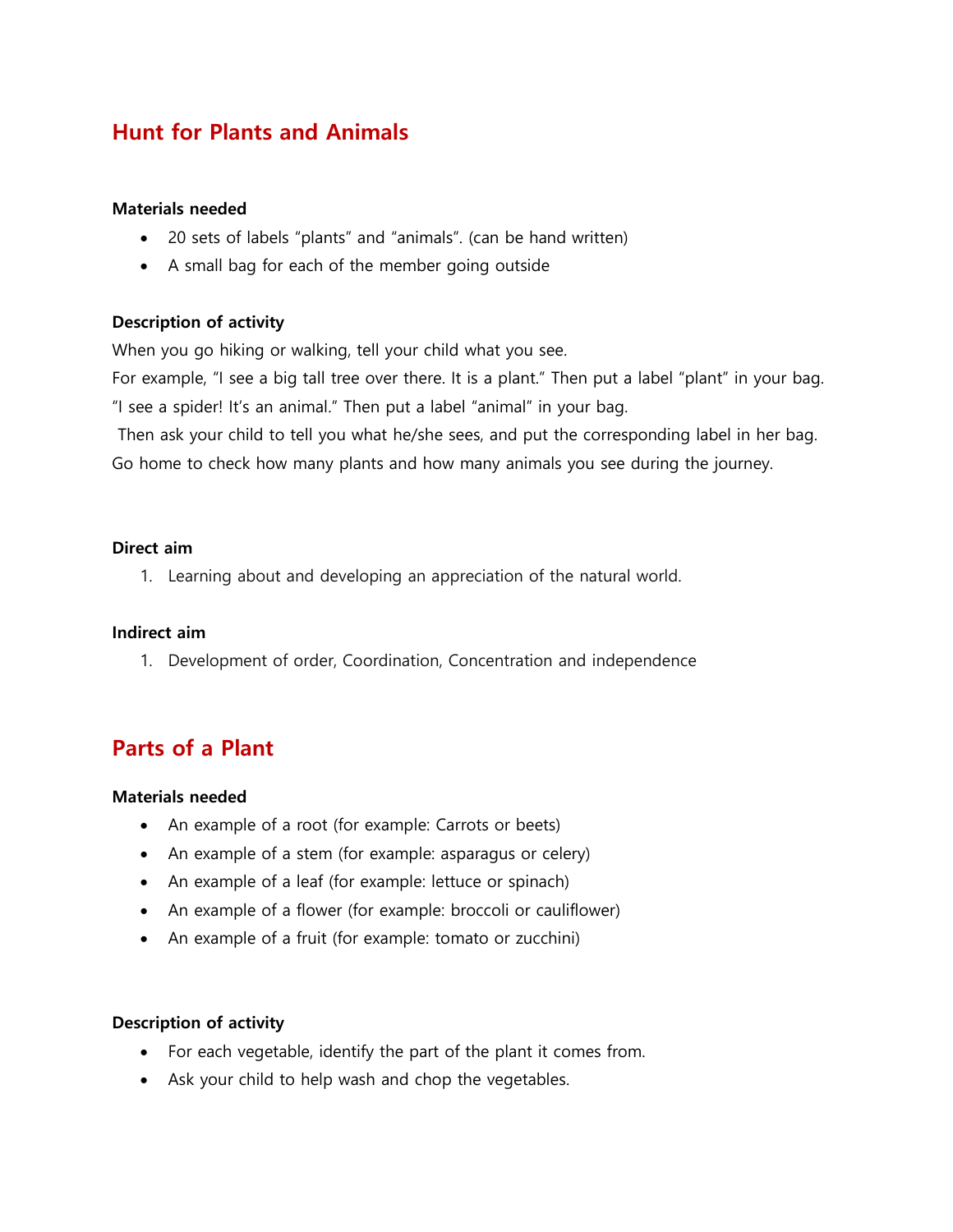Have your child help you make soup with the different parts of plants.

#### **Direct aim**

- 1. Knowledge about the different parts of a plant.
- 2. Developing an appreciation of nature.

#### **Indirect aim**

1. Development of order, Coordination, Concentration and independence.



## **Sorting seeds**

#### **Materials needed**

- Seeds available in your home
- 2-3 labels with names of the seeds
- $\bullet$  2-3 bowls
- a tweezer

#### **Description of activity**

- Gather two or three kinds of seeds you have at home, such as red beans, green beans, kidney beans, corn, sunflower seeds, coffee beans etc. Mix them together.
- Put labels with the name of the seeds on the table and a bowl under each label.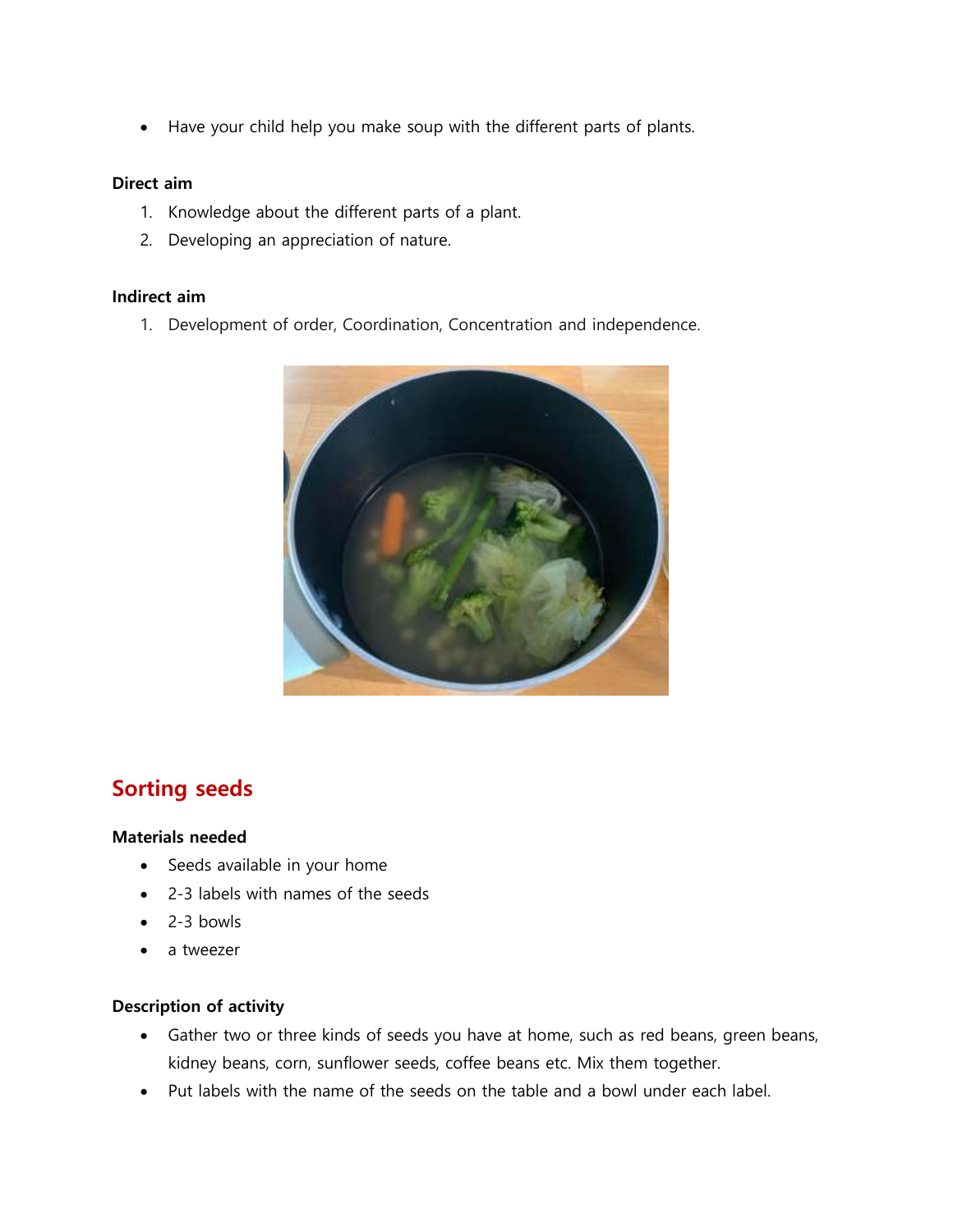- Ask your child to sort the seeds into the corresponding bowls. They can use their fingers or a tweezer (to make it more challenging).
- As an extension, an older child can create a booklet of seeds that includes: the name of the seed an illustration of the seed (or a seed taped to the paper)

#### **Direct aim**

- 1. To learn to sort into categories.
- 2. Fine motor coordination
- 3. Learning about seeds

#### **Indirect aim**

1. Development of order, Coordination, Concentration and independence



## **Stem Maze**

#### **Materials needed**

• Stems and twigs collected on a nature walk.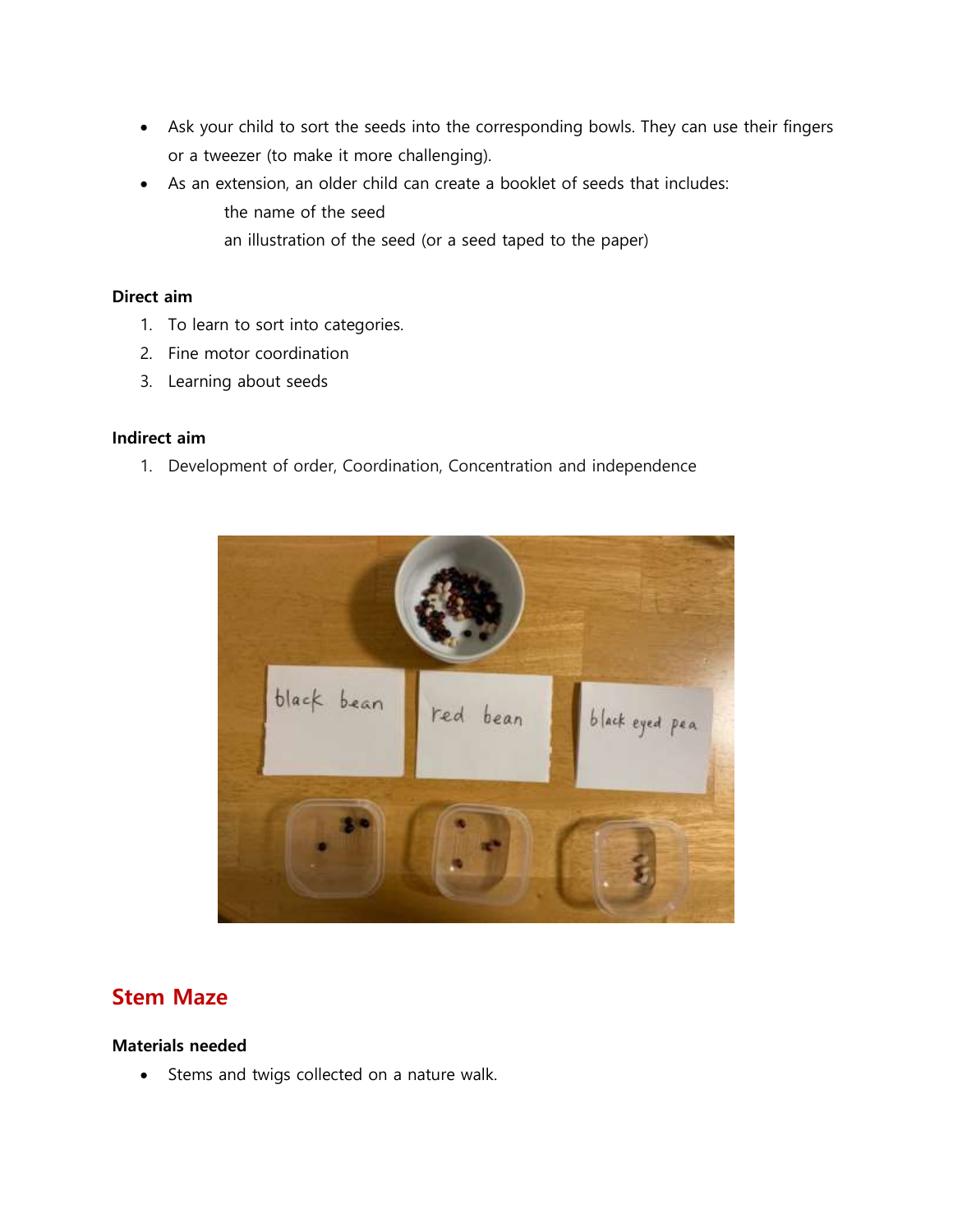### **Description of activity**

- Identify 10 sticks of different length.
- Put them in order from the longest to shortest.
- Build a maze with them.

#### **Direct aim**

- 1. Exploring different types of stems.
- 2. Discrimination of length.
- 3. Developing an appreciation of nature.

#### **Indirect aim**

1. Development of order, Coordination, Concentration and independence.

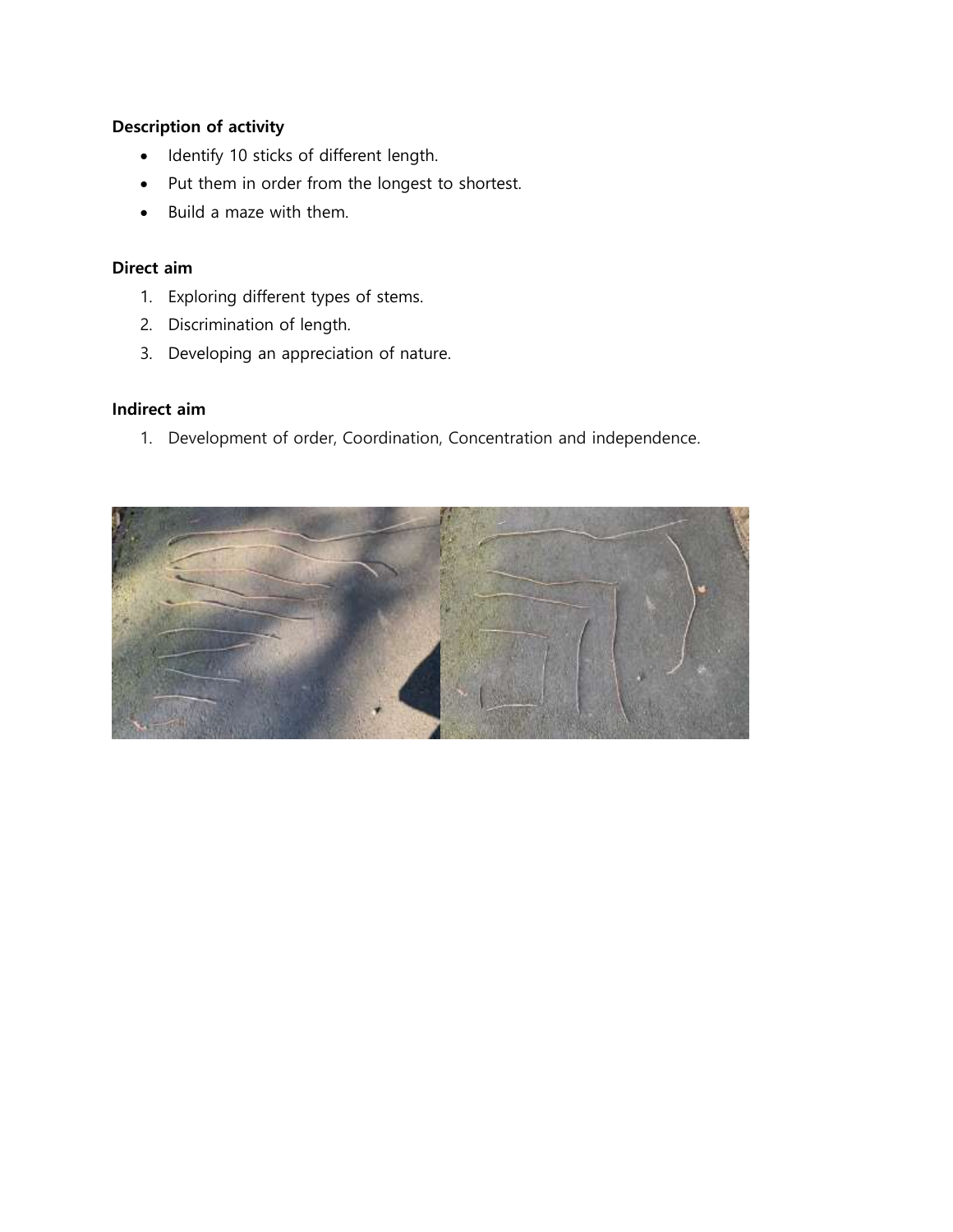## **Flower Bracelet**

### **Materials needed**

- Tape
- Flowers collected from your walk/hike

#### **Description of activity**

- Enjoy a walk or hike with family.
- Observe, and have a discussion about the different colors of the flowers and the smells of the flowers in spring! Collect fallen petals of different colors.
- Make a bracelet ring with tape around your child's wrist. Make sure the sticky side is facing out.
- Add petals to the tape to make a flower bracelet. (examples below).

#### **Direct aim**

- 1. Refinement of visual, tactile senses of flowers
- 2. Develop of an appreciation of the beauty of nature

#### **Indirect aim**

1. Development of order, Coordination, Concentration and independence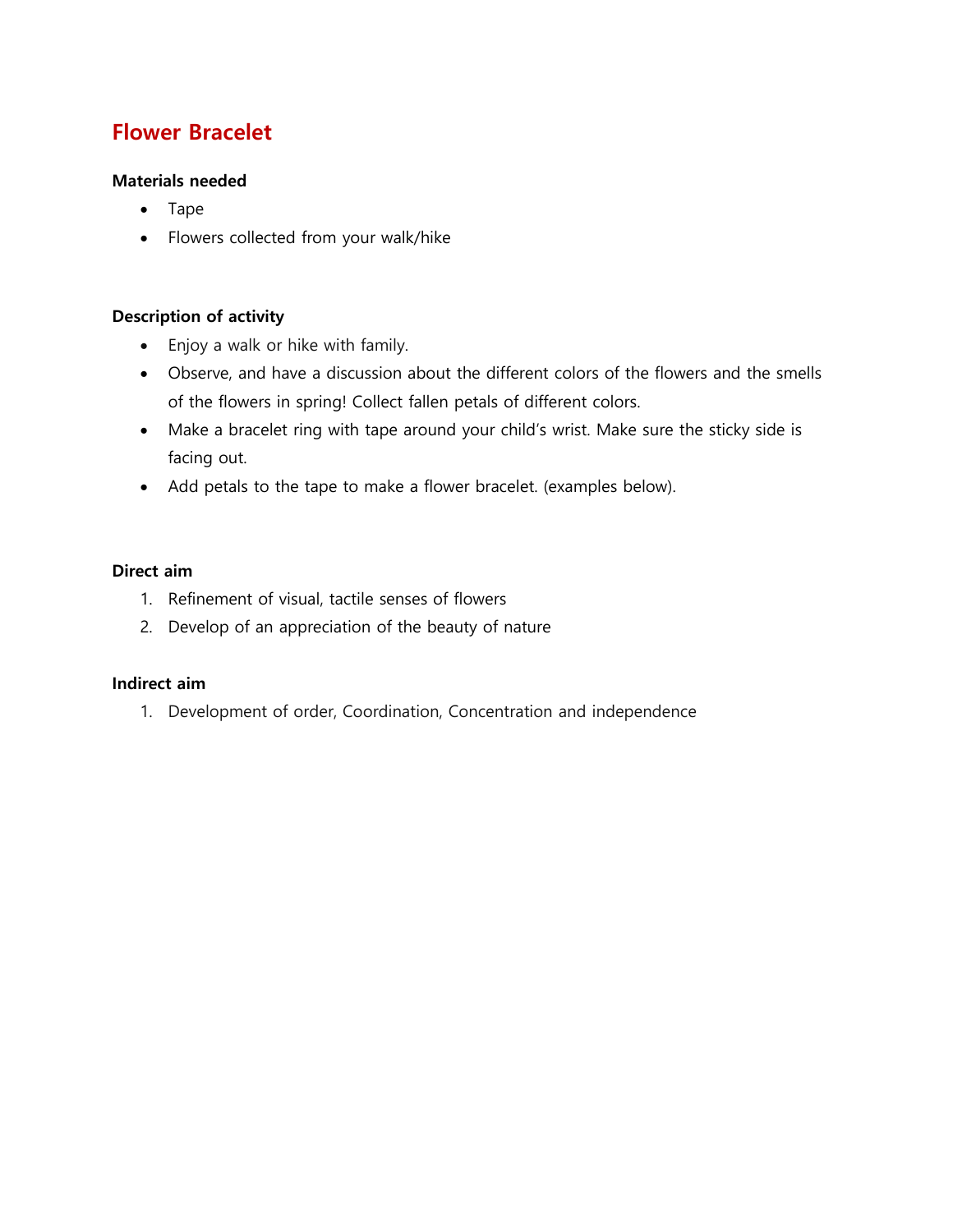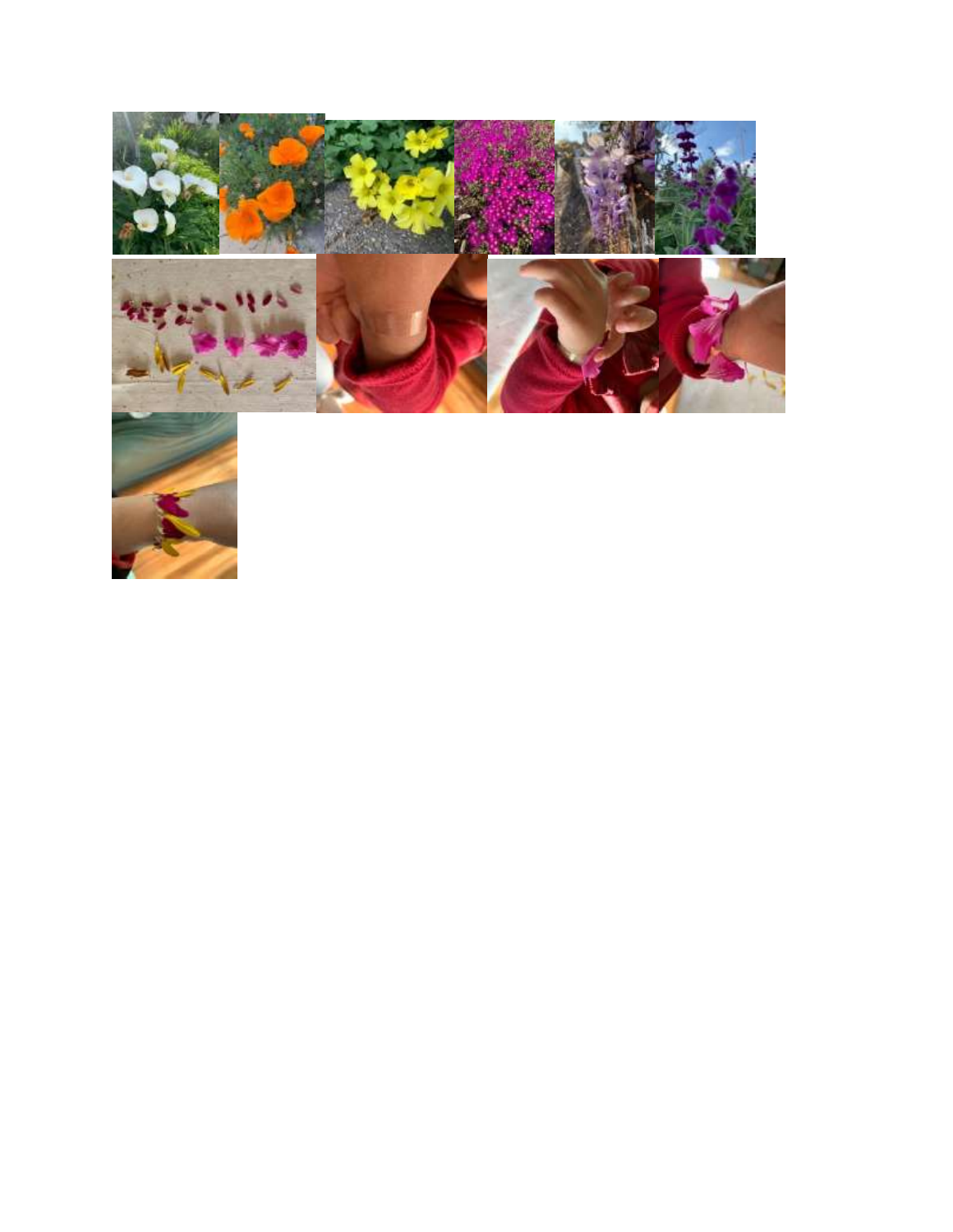## **Fruit salad**

#### **Materials needed**

Fruits that you have at home

#### **Description of activity**

- Cut fruits like bananas and strawberries with a chopper, add blueberries or other fruits if you have.
- Mix them and make a fruit salad for your dinner!

#### **Direct aim**

- 1. Exploring different kinds fruits.
- 2. Development of fine motor skills and hand-eye coordination.

#### **Indirect aim**

1. Development of order, Coordination, Concentration and independence.



## **Leaf scavenger hunt:**

**Materials needed:**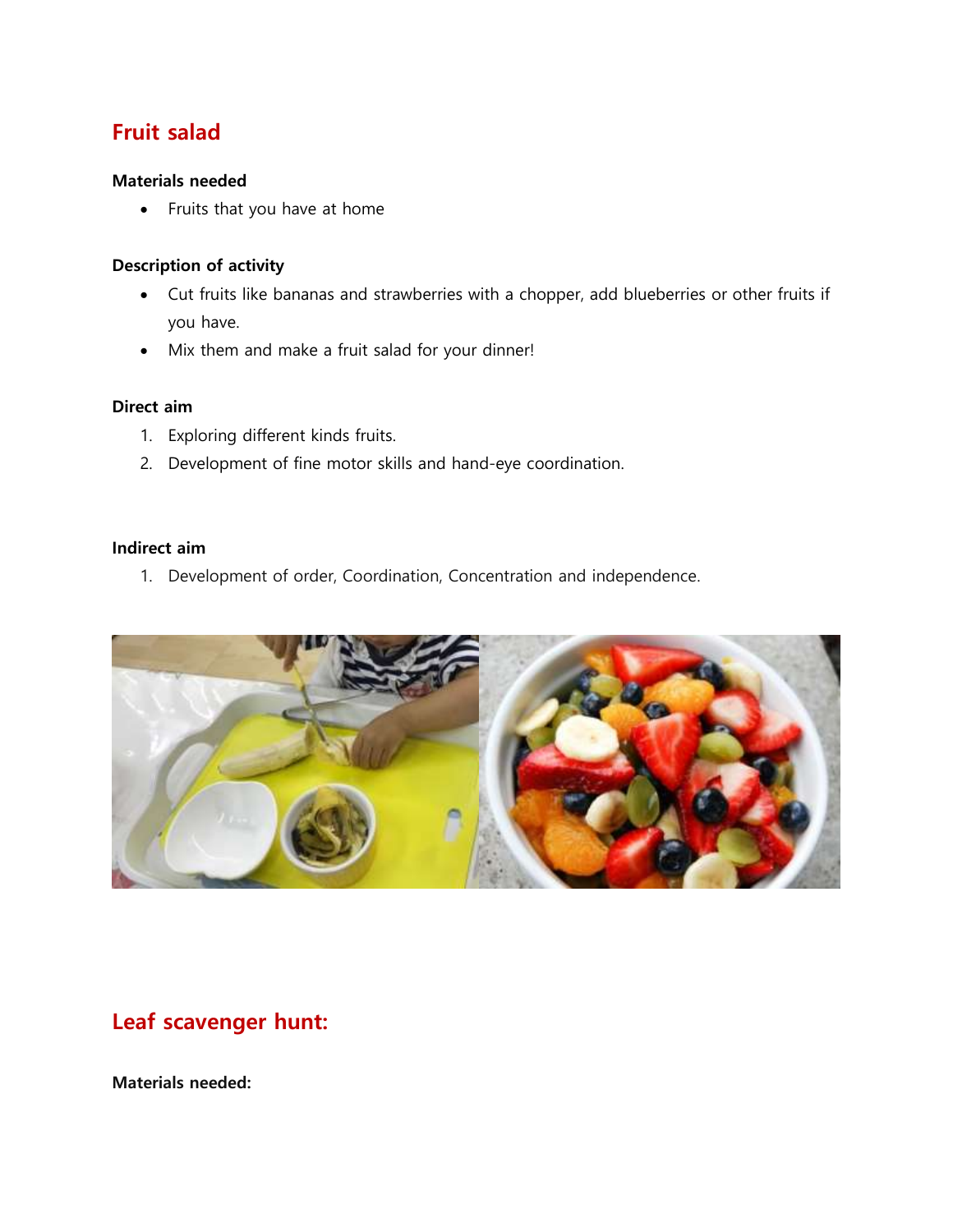- Art supplies
- Paper
- Samples of leaves collected from walk/hike
- Montessori leaf cabinet/leaf shapes: <https://i.pinimg.com/originals/54/53/67/545367202a5e60d45a1dd23c5f6f30c6.jpg>

#### **Directions:**

- Enjoy a walk or hike with family.
- Collect samples of leaves from various plants, shrubs and trees. Find as many different shapes as you can.
- When you return compare your samples with the leaf shapes chart. Which shapes can you see?
- make a book and include the following:

Illustration or rubbing of the leaf A pressed leaf The name of its shape

#### **Direct aims:**

- 1. Learning about the natural world.
- 2. Developing an appreciation of our interconnectedness with the natural world.

#### **Indirect aims:**

1 Development of order, Coordination, Concentration and independence

### **Fun with Leaves:**

### **Materials:**

- Art supplies like glue, paper, markers
- Leaf samples collected from walk/hike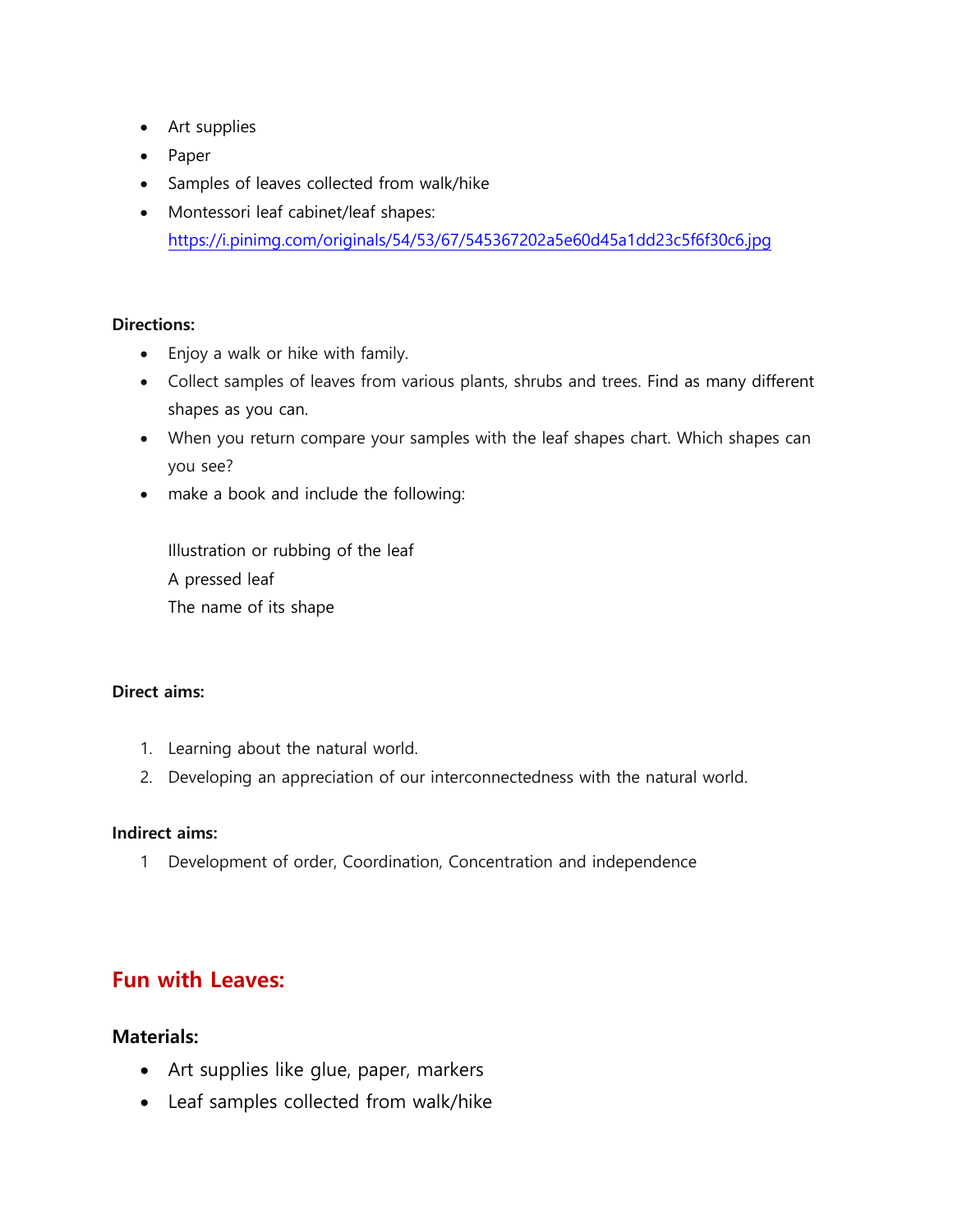# **Description:**

 $\bullet$ 

- Enjoy a walk or hike with family.
- Collect leaves of different sizes, such as: "find leaves bigger than your hand", "find leaves smaller than your hand", "find leaves longer than your fingers", "find leaves shorter than your fingers".
- Get creative. Make shapes or objects on papers with the leaves collected. Some examples below.

### **Direct aims:**

1. Learning about and developing an appreciation of the natural world.

#### **Indirect aims:**

1. Development of order, Coordination, Concentration and independence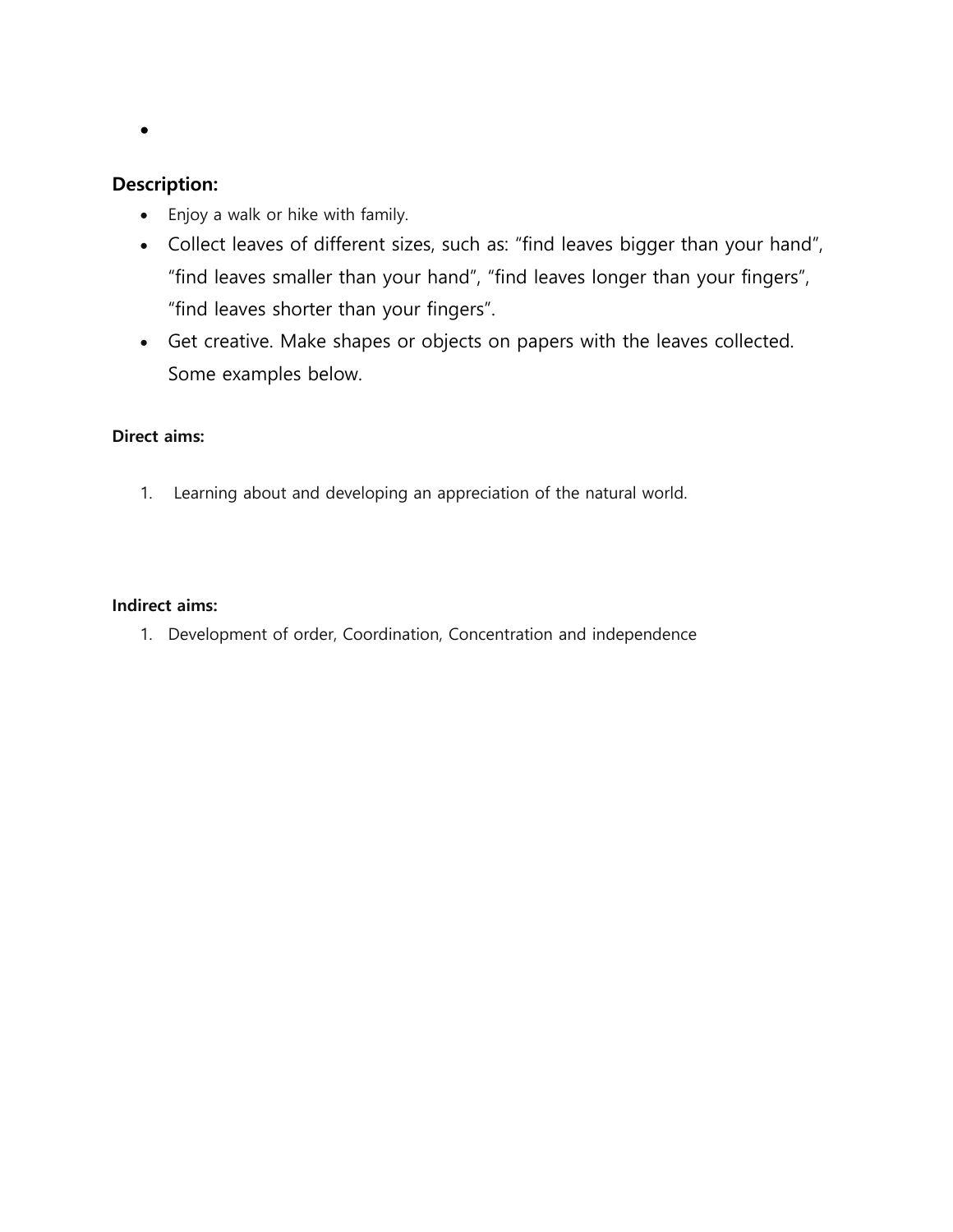

Examples from: pinterest and *Look what I did with a leaf*

## **Native and non-native trees Scavenger hunt:**

### **Materials needed:**

- Art supplies
- Paper
- Samples collected from walk/hike
- Free downloadable app such as *inaturalist*

### **Directions:**

- Enjoy a walk or hike with family.
- Take pictures of trees and plants using *inaturalist* as you walk by
- Take a sample leaf from that tree or plant
- When you return research the tree/plant in your picture
- make a book and include the following: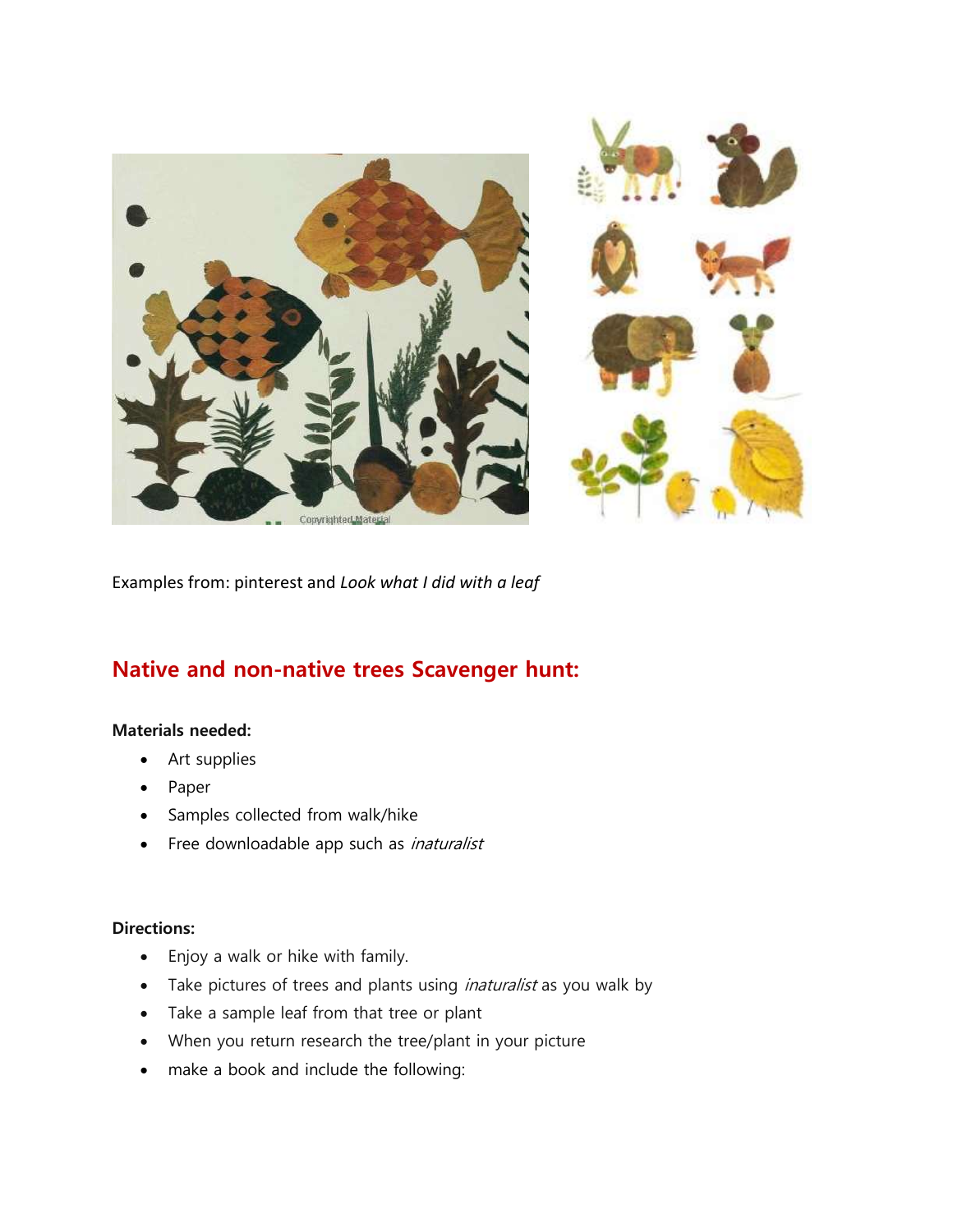Illustration of the tree Name of the tree/plant A pressed leaf Native or Non-native tree/plant If it's native, was it useful to the Native People who lived in the East Bay.

#### **Direct aims:**

- 1. Learning about the natural world.
- 2. Developing an appreciation of our interconnectedness with the natural world.

#### **Indirect aims:**

1. Development of order, Coordination, Concentration and independence

## **Helping Neighborhood birds:**

#### **Materials needed:**

- Art supplies
- Free downloadable app such as the Audobon Society app

#### **Directions:**

- Enjoy a walk or hike with family.
- Take pictures of birds you see.
- Identify your neighborhood birds using the Audobon Society app or google.
- make a book that includes:

Illustration/picture of the bird Name of the bird Natural prey and predator for this bird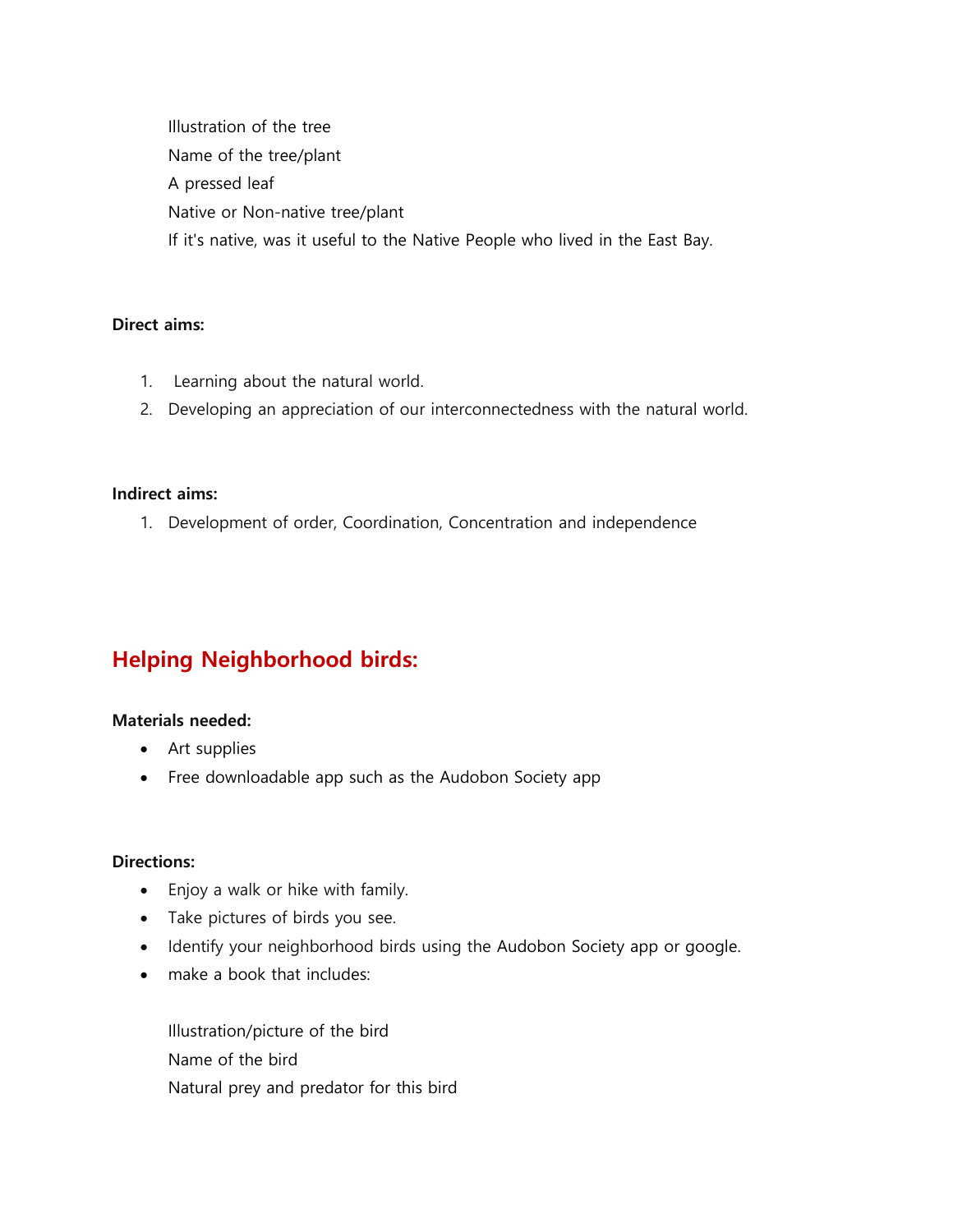Type of nest this bird makes

How can you help this bird? Make a bird feeder. (examples below)

<https://www.craftsonsea.co.uk/easy-bird-feeders-kids-can-make/>



### **Direct aims:**

- 1. Learning about the natural world.
- 2. Developing an appreciation of our interconnectedness with the natural world.
- 3. Being a steward and caretaker of the birds and animals around us.

#### **Indirect aims:**

1. Development of order, Coordination, Concentration and independence.

## **Making a Self Portrait:**

#### **Materials needed:**

• Art supplies such as pompoms, yarn, construction paper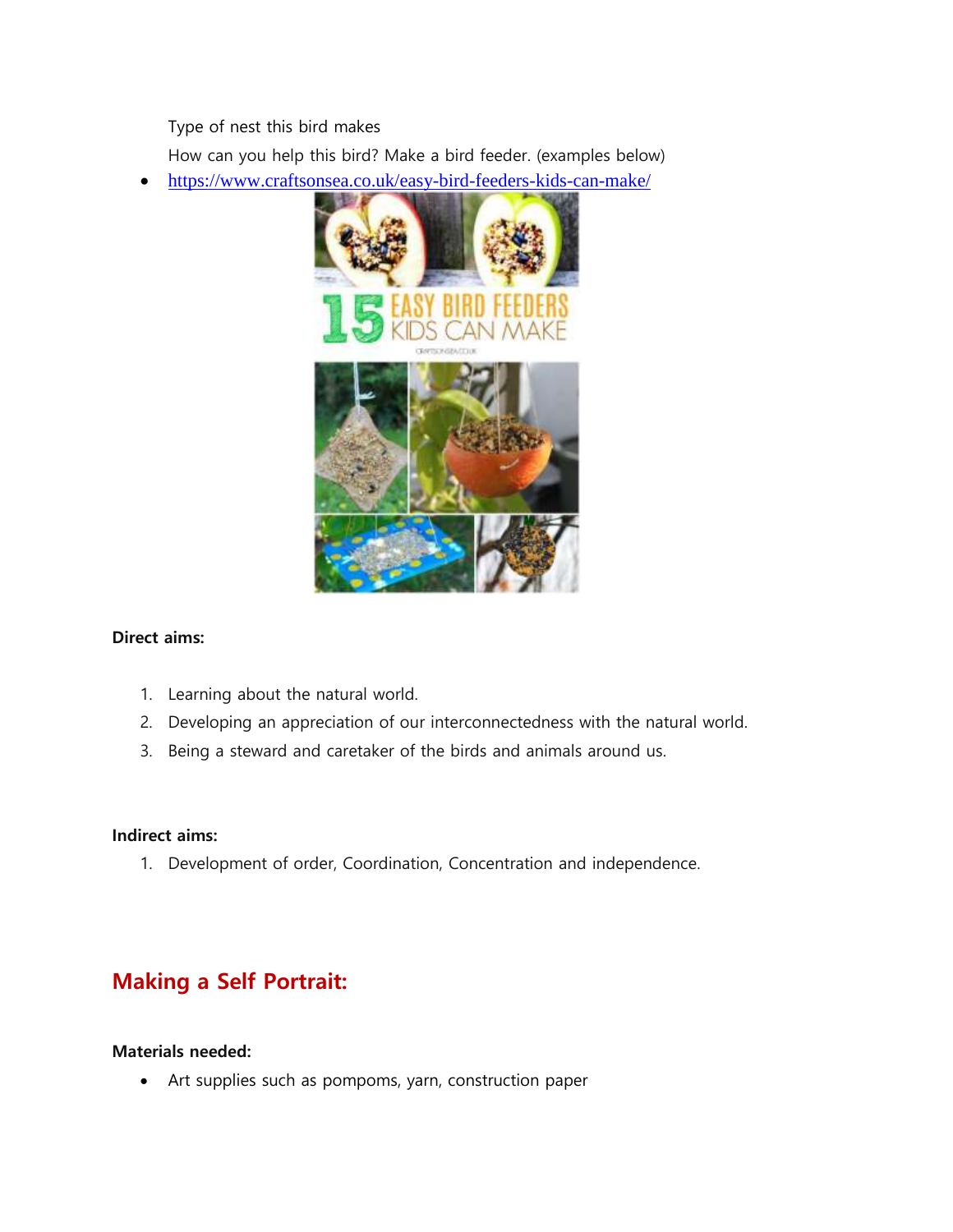• Mirror

#### **Directions:**

- Look at yourself in the mirror, observe the various parts of your face.
- Using various art supplies available try and recreate what you see.

#### **Direct aims:**

1. Developing a sense of self and pride in one's self.

#### **Indirect aims:**

1. Development of order, Coordination, Concentration and independence.





## **A Book of Me:**

#### **Materials needed:**

- Art supplies
- Pictures of you from birth to now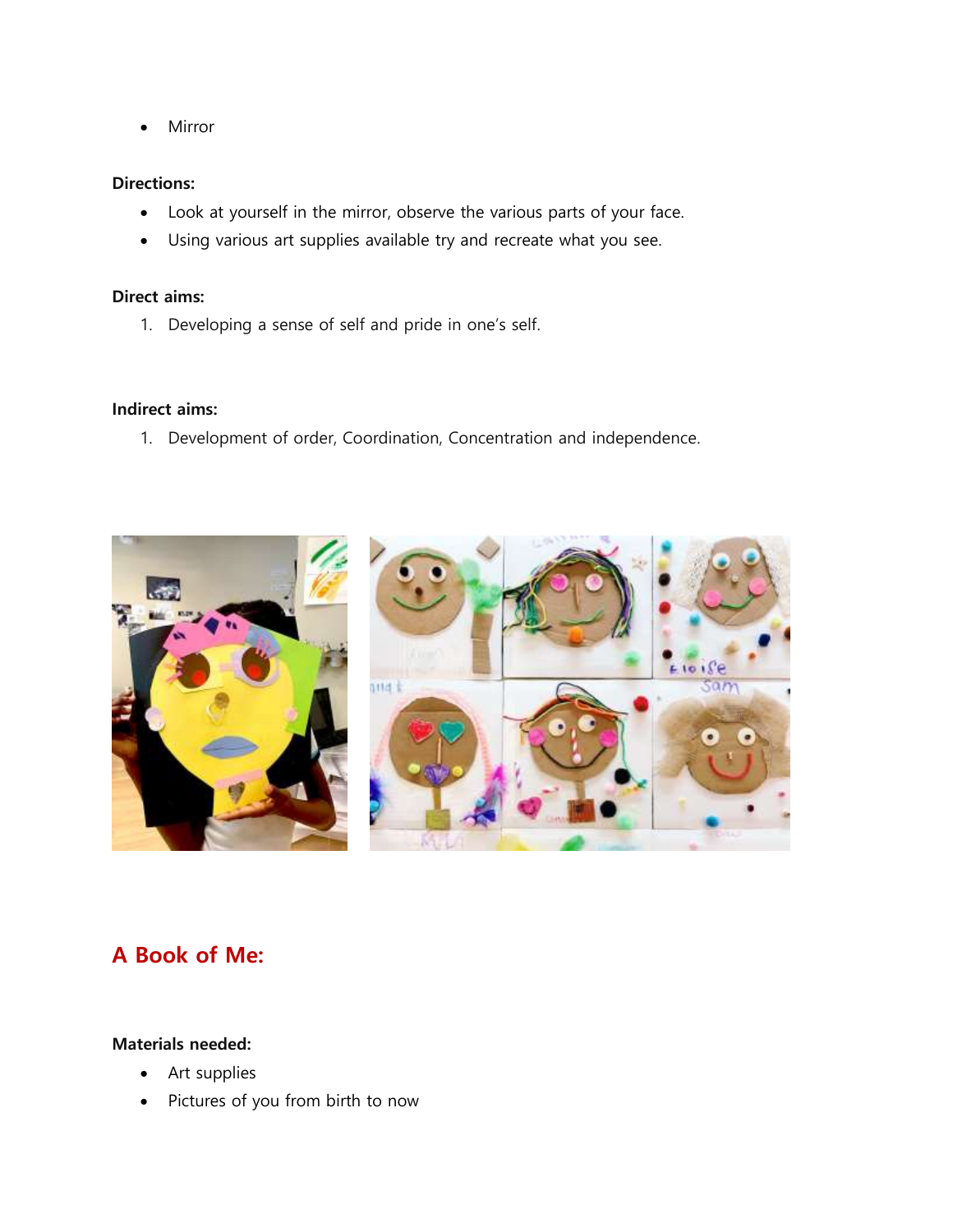• Information from your parents

### **Directions:**

- Look at baby pictures of you. Sequence them in order from birth to now.
- Create a book about you which includes:

Your full name An imprint of your thumb and fingers or print of a hand, and foot print Where were you born? What day and date were you born? How much did you weigh at birth? How long were you? The pictures of you ordered by year

#### **Direct aims:**

- 1. Learning about the personal history of self.
- 2. Developing a sense of self and pride in one's self.

#### **Indirect aims:**

1. Development of order, Coordination, Concentration and independence

### **My Family Tree:**

#### **Materials needed:**

- Art supplies
- Pictures of you, your siblings, parents, grandparents and great grandparents (if possible)

#### **Directions:**

- Draw a tree with branches. (You can trace your hand including your wrist on a paper; example below).
- Glue a picture of you at the bottom of the trunk (your wrist).
- Glue a picture of Mom and Dad at the bottom of two branches (your fingers).
- Glue a picture of grandparents at the next level of branches (or your finger-tips).